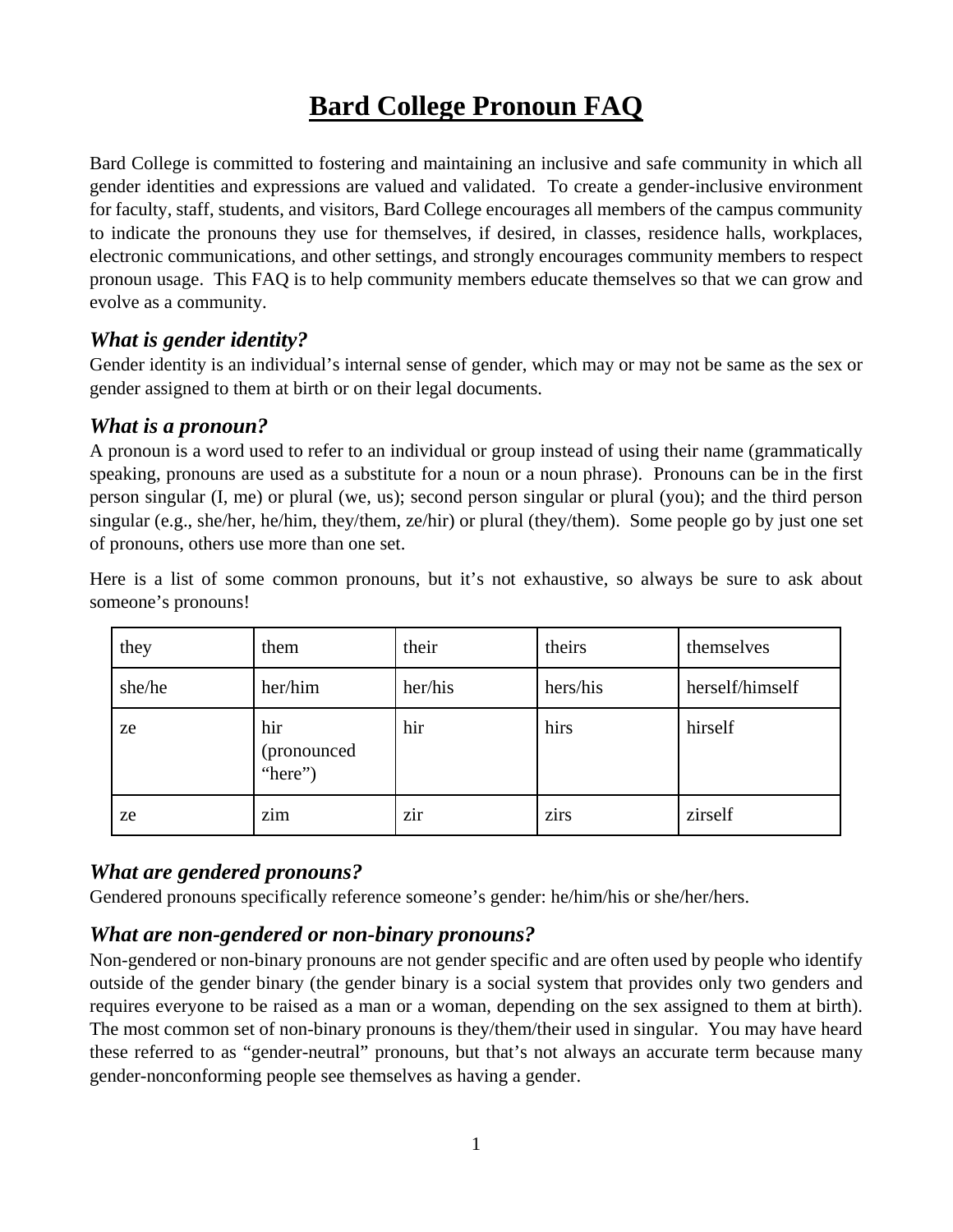## *What about "it" and "he-she?"*

The terms "it" or "he-she" are offensive and harmful slurs that devalue the humanity of transgender, non-binary, and gender-nonconforming individuals.

## *Why should I be asking people what pronouns they use?*

It is important to ask for pronouns because you cannot assume how someone identifies their gender based on their appearance. Using the wrong pronouns for someone may lead them to feel disrespected, invalidated, and marginalized. Everyone has pronouns – not just trans, non-binary, and non-conforming people – and asking about pronouns is important to avoid misgendering someone and so that trans, nonbinary, and non-conforming individuals are not the only ones who need to share their pronouns.

## *What is the best way to ask someone about their pronouns?*

You can simply ask, "What pronouns do you use?" or "What pronouns should I be using for you?" Asking for pronouns may feel awkward at first, but it's important to avoid misgendering people. When asking someone for their pronouns, don't ask them what their "preferred pronouns" are because pronouns are not a preference, but an important aspect of someone's gender identity. The pronouns that someone uses are *their* pronouns and the only ones that should be used for them.

## *What if I don't know someone's gender pronouns and don't have the opportunity to ask before using a pronoun to reference them?*

When you don't know someone's gender pronouns, use non-binary pronouns such as "they/them."

## *What if I make a mistake?*

Everyone slips up from time to time, but it's important to correct yourself quickly and/or graciously accept correction from others, and move on. If you use the wrong pronoun for someone, you can say something like, "Sorry, I meant they," and continue your conversation.

## *If I ask someone their pronouns once, is that enough?*

No, the best practice is to ask regularly because gender identity is not always fixed and static, and some people may change their pronouns.

## *What if I hear others making a mistake?*

If you are able to gently correct the person who made the mistake without further embarrassing the individual who was misgendered, you should do so. You can say something like, "Actually, Jordan uses 'they' for themselves." However, you should be mindful of the dynamics of the specific situation and be careful not to further exacerbate any misgendering.

## *Resources on How to Use, Ask, and Share Pronouns*

- "Resources on Personal Pronouns": www.mypronouns.org
- "Practice with Pronouns": www.practicewithpronouns.com